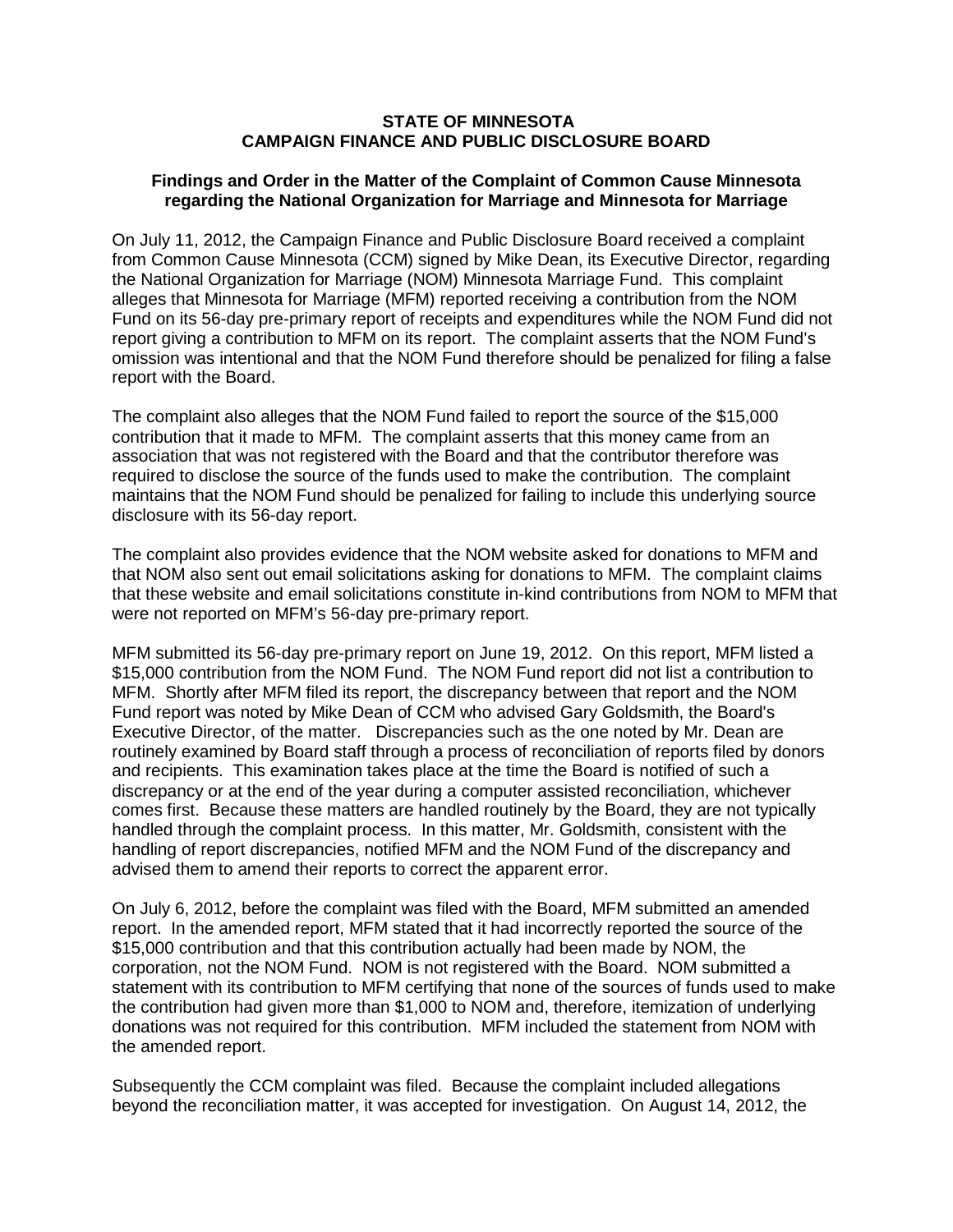Board sent letters to MFM and NOM asking them to provide information about the NOM webpage and email solicitations. On August 20, 2012, MFM submitted an amended report listing the website and email solicitations provided through July 23, 2012, as in-kind contributions from NOM to MFM. These services were valued at their cost, which was \$6,944.78. NOM provided the required underlying disclosure forms to MFM. Both NOM and MFM stated that NOM had been tracking the cost of these contributions but had "inadvertently neglected" to notify MFM so that the value could be reported as in-kind contributions on MFM's report. Both NOM and MFM stated that NOM had implemented new procedures to ensure that information about any future in-kind contributions would be forwarded timely from NOM to MFM along with the required underlying disclosure forms.

### **Board Analysis**

The first issue raised in the complaint is that MFM reported a contribution from the NOM Fund on its 56-day pre-primary report of receipts and expenditures while the NOM Fund did not report any contribution to MFM on its report.

The purpose of Minnesota Statutes chapter 10A is to promote accurate disclosure of political committee or fund financial transactions so that the public can know how that committee or fund is raising and spending its money. To further this goal, Minnesota Statutes section 10A.20, subdivision 3, requires political committees and funds to disclose on their campaign finance reports the names and addresses of anyone who contributed more than \$100 to the committee or fund.

In the present case, MFM incorrectly reported that the NOM Fund was the source of the \$15,000 contribution when NOM actually had made this contribution. There is no evidence showing that this mistake was intentional. Consequently, the record here supports a finding that MFM inadvertently violated the campaign finance reporting requirements by misidentifying the source of a contribution.

A political committee or fund can remedy an error or omission in a report filed with the Board without penalty if the correction is made promptly as provided in Minnesota Statutes section 10A.025, subdivision 4. Here, before the complaint was filed, MFM promptly amended its report to show that NOM was the true source of the \$15,000 contribution. Further, MFM submitted the underlying disclosure provided by NOM with the amendment. Consequently, MFM has remedied the first reporting error.

The next issue raised in the complaint is that MFM failed to report NOM's website and email solicitations for donations to MFM as in-kind contributions to MFM. Chapter 10A defines an inkind contribution as "anything of value that is given [to a committee or fund], other than money or negotiable instruments." Minnesota Statutes section 10A.20, subdivision 3, requires a political committee or fund to report in-kind contributions at their fair market value.

Here, NOM created a webpage that solicited donations for MFM and sent email solicitations seeking donations for MFM. MFM, however, failed to report these in-kind contributions on its 56-day pre-primary report. Again, there is no evidence showing that this omission was intentional. Consequently, the record here supports a finding that MFM inadvertently filed an incomplete report of the committee's financial activities.

The record also shows, however, that after being notified of the omission by the Board, MFM promptly amended its report to include the in-kind contributions provided through the date of the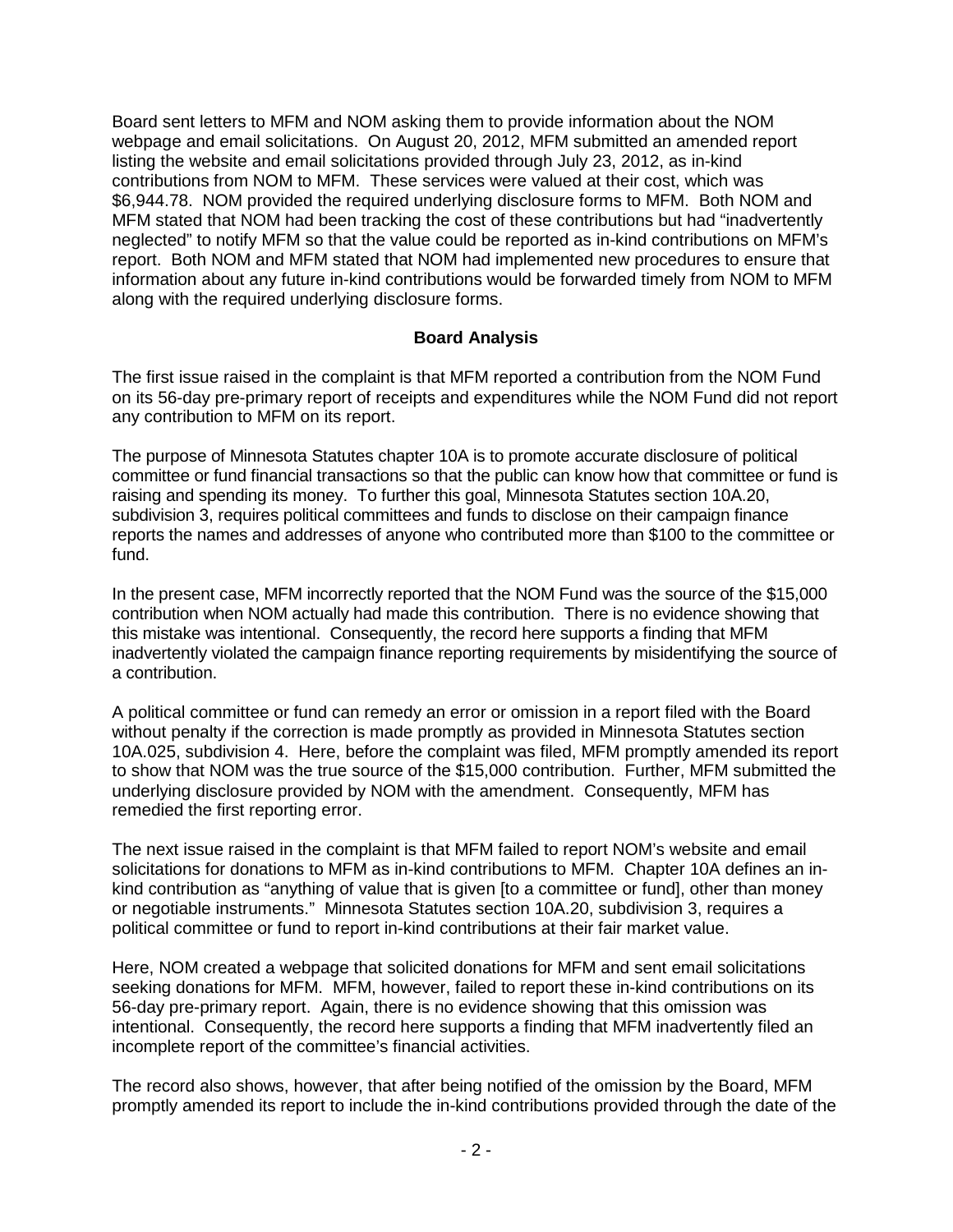most recent report. MFM properly used the actual cost of the webpage and email solicitations to value these contributions because, in this case, that cost is reflective of the fair market value of the donations. MFM also included the underlying disclosure submitted by NOM with its amendment. Consequently, MFM has remedied this reporting violation.

## **Findings Concerning Probable Cause**

Based on the record in this matter, the Board makes the following findings:

- 1. There is probable cause to find that Minnesota for Marriage inadvertently misidentified the source of a \$15,000 contribution on its 56-day pre-primary report.
- 2. There is probable cause to find that Minnesota for Marriage inadvertently omitted \$6,944.78 of in-kind contributions from the National Organization for Marriage on its 56 day pre-primary report.
- 3. Minnesota for Marriage has remedied both reporting violations by submitting amended reports identifying the National Organization for Marriage as the true source of the \$15,000 contribution and as the source of the \$6,944.78 of in-kind contributions. The required underlying disclosure was submitted with the amended report.

### **Order**

Based on the above finding, the Board issues the following order:

The Board investigation of this matter is concluded and hereby made a part of the public records of the Board pursuant to Minnesota Statutes section 10A.02, subdivision 11.

Dated: September 13, 2012 /s/ Greg McCullough

Greg McCullough, Chair Campaign Finance and Public Disclosure Board